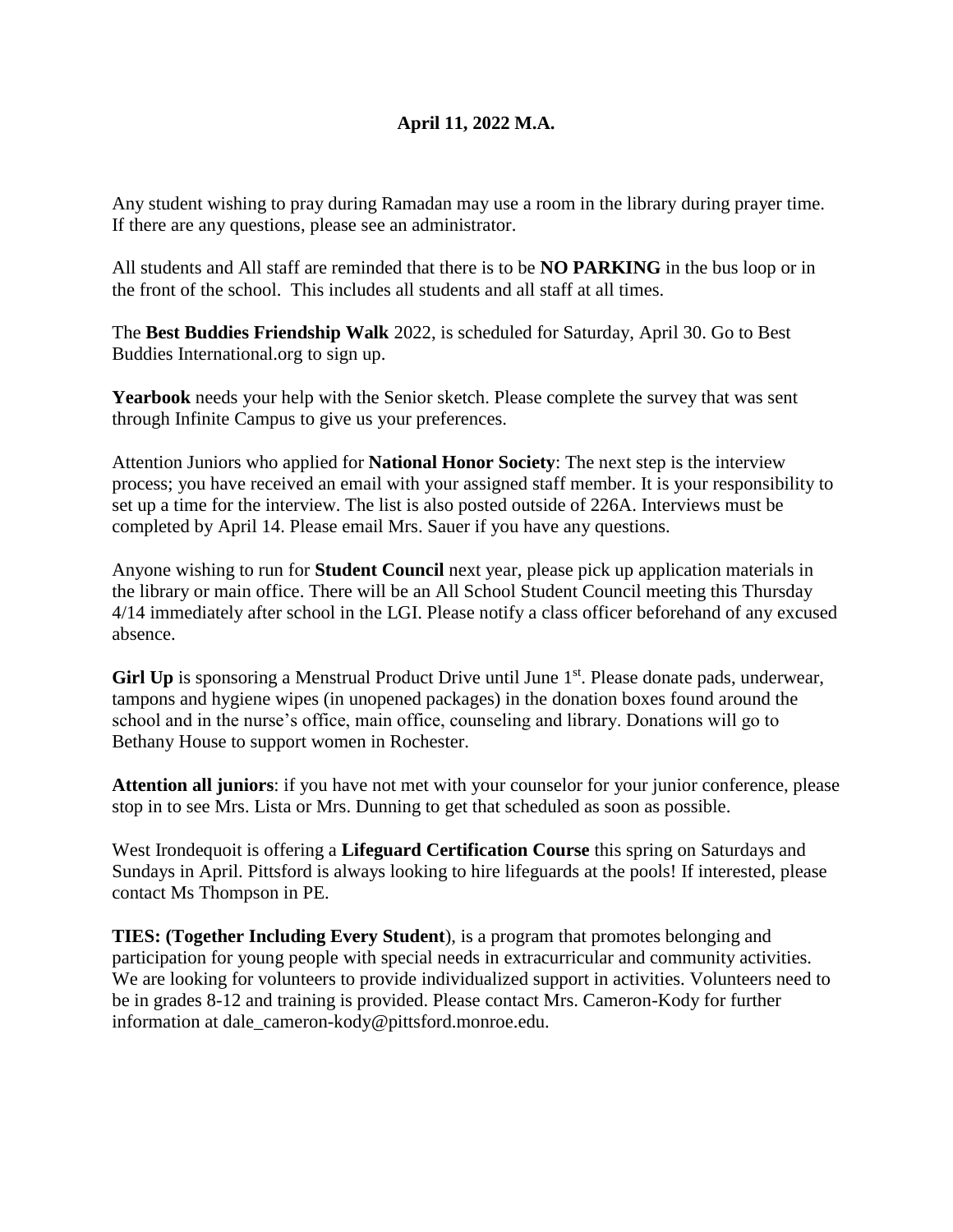**Upcoming College Visits**

**Today, April 11, 2022**

2:45 PM – Villanova University (Virtual)

# **Tuesday, April 12, 2022**

4th per. – Marywood University

# **Wednesday, April 13, 2022**

4<sup>th</sup> per. – The University of Tampa

## **Monday, May 9, 2022**

7th per. – Florida Institute of Technology

# **FROM THE COUNSELING OFFICE**

For **Freshmen** interested in Engineering, Robotics, Designing and Manufacturing: the **Summer Advanced Manufacturing Experience (SAME)** is a free, three-week program from July 11- July 29 for current 8th and 9th graders in which students will learn how to design and manufacture products, tour companies and earn 3 college credits through MCC. The program is held at Eastern Monroe Career Center (EMCC) M-TH 8:30AM-2:30PM, FRI 8:15AM-12:15PM. Students must provide their own lunch and transportation to and from EMCC. See Mrs. Anderson in the Counseling Office for an application and more information. Applications are due **April 14, 2022**.

**Rochester Peer Tutoring** is looking for tutors *and* tutees. Free tutoring sessions for Grades 1- 12 and valuable volunteer experience for Grades 9-12. For more information, go to <https://drive.google.com/file/d/1YFX4E-rNVEbPzvoTwhrmVcbeXOGd1W2x/view> or e-mail [mailto:rocpeertutor@gmail.com.](mailto:rocpeertutor@gmail.com) **Rochester Peer Tutoring** is also hosting a **Cookies & Cram**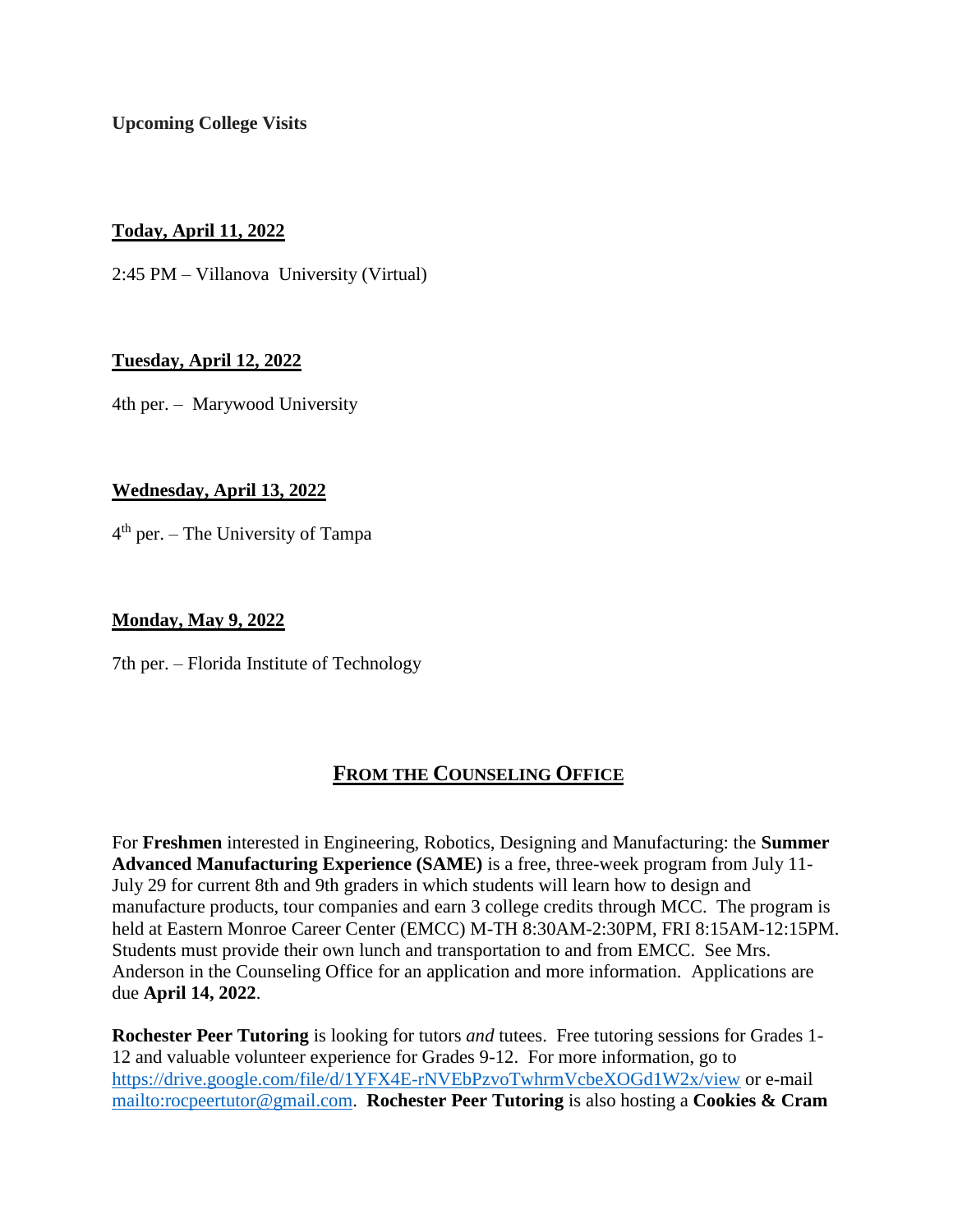event at the Brighton Memorial Library **April 25-27**, from 5-8PM for students studying for finals and APs. There will be tutors present to offer help and organize study groups. There will also be snacks for students during all sessions!

The University of Rochester **Institute of Optics Photon Camp**, intended for rising juniors and seniors with a strong background in math and physics, is being held **June 27 – July 1, 2022** 9AM to 5PM. Participation is **FREE**! For more information and application details, go to [https://www.hajim.rochester.edu/optics/about/photon-camp.html.](https://www.hajim.rochester.edu/optics/about/photon-camp.html) Deadline to apply is 5:00PM, **May 20, 2022**.

The **YMCA of Greater Rochester** is seeking to hire students 16 years or older for the **before and after school programs** at Mendon Center, Jefferson Road, Thornell Road, and Park Road Elementary schools. Staff typically work 2:30-6:-00PM, Monday-Friday, but with high schoolers' sports and school schedules, there is definitely flexibility. Visit <https://recruiting.paylocity.com/Recruiting/Jobs/Details/658639> for details and link to apply. Free YMCA Membership included! Contact Taylor Maiorana, Program Director - BASP Division, with any questions: [Taylor.Maiorana@rochesterymca.org](mailto:Taylor.Maiorana@rochesterymca.org) or 585-341-4010.

**YMCA's Camp Arrowhead** located in Powder Mills Park is currently hiring seasonal staff (aged 16 and older) for this summer's camp program. Go to [https://recruiting.paylocity.com/Recruiting/Jobs/Details/973678](https://nam02.safelinks.protection.outlook.com/?url=https%3A%2F%2Frecruiting.paylocity.com%2FRecruiting%2FJobs%2FDetails%2F973678&data=04%7C01%7CCady.Schneible%40rochesterymca.org%7C51ccc9f993d34f79444408da01e6ed7e%7Cc8a588ece5374b678edf38a9955a2d7a%7C1%7C0%7C637824388580041678%7CUnknown%7CTWFpbGZsb3d8eyJWIjoiMC4wLjAwMDAiLCJQIjoiV2luMzIiLCJBTiI6Ik1haWwiLCJXVCI6Mn0%3D%7C3000&sdata=cGUJOCOwGMygyDxpgR%2FQkqXdhXD0jeTWkb4EarF8lT4%3D&reserved=0) OR [https://recruiting.paylocity.com/Recruiting/Jobs/Details/893516](https://nam02.safelinks.protection.outlook.com/?url=https%3A%2F%2Frecruiting.paylocity.com%2FRecruiting%2FJobs%2FDetails%2F893516&data=04%7C01%7CCady.Schneible%40rochesterymca.org%7C51ccc9f993d34f79444408da01e6ed7e%7Cc8a588ece5374b678edf38a9955a2d7a%7C1%7C0%7C637824388580041678%7CUnknown%7CTWFpbGZsb3d8eyJWIjoiMC4wLjAwMDAiLCJQIjoiV2luMzIiLCJBTiI6Ik1haWwiLCJXVCI6Mn0%3D%7C3000&sdata=ml1eU0SaA%2BrUATwkHAQLqxAAggCYCOmlVwJmBVodjN4%3D&reserved=0) for job details. For more information, contact Cady Schneible, Center Director at 585-341- 3230[/Cady.Schneible@RochesterYMCA.org](mailto:Cady.Schneible@RochesterYMCA.org) OR Alyssa Tarantino, Camp Director at [585-341-](mailto:585-341-3112/Alyssa.Tarantino@rochesterymca.org) [3112/Alyssa.Tarantino@rochesterymca.org.](mailto:585-341-3112/Alyssa.Tarantino@rochesterymca.org)

For a list of **SCHOLARSHIP** resources, updated regularly, please go to the Counseling office website for a list of various search engines for national scholarships as well as a list of local/regional scholarships that are shared with MHS by various groups. <https://www.pittsfordschools.org/Page/9623>

#### **Community Service**

Did you help a community or volunteer this summer? If so, please complete the "Form for Credit" on our webpage and turn in the printed form to the community service office located in the library.

Please join us on Wednesday April 13th at 9am for our next in person **PTSA** meeting. We will offer a remote option and details will be shared closer to the date.

The **PTSA** is looking for photos for the **2022-2023 MHS Agenda** cover. The photos should be of our school - the sign out front, water fountains, buildings etc. All the things that make MHS amazing! We just ask not to have individual or small groups of students pictured. Please email by April 14th to [laura.schulitz@yahoo.com.](mailto:laura.schulitz@yahoo.com)